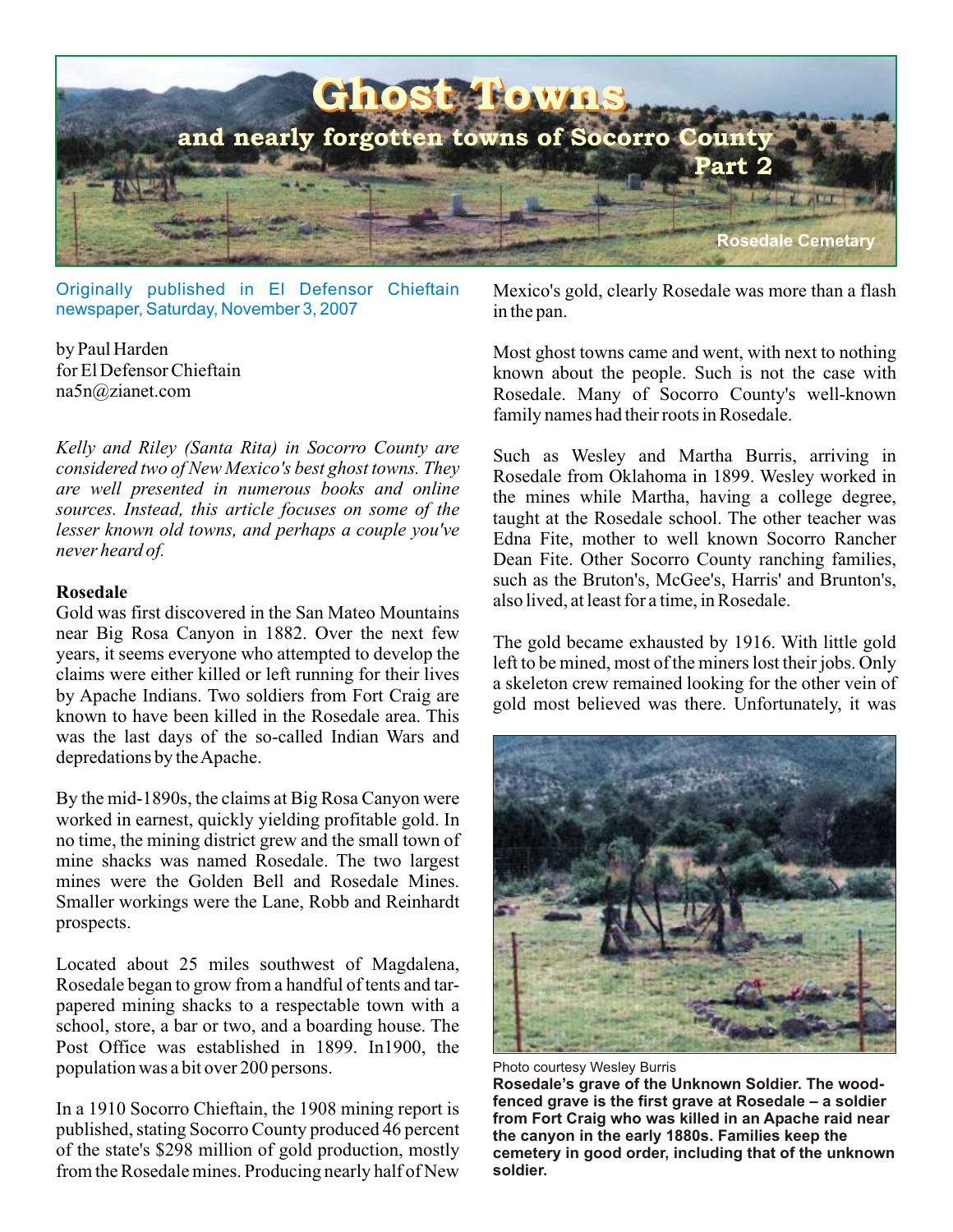never found. Sporaidic mining and ranching in the area kept the town alive throughout the 1920s. In 1928, the Post Office was closed, the businesses and school were closed, and Rosedale was heading for ghost town status.

During the 1930s Great Depression Years, the Rosedale Mine was reopened and produced some additional gold, but only a fraction of that from previous years. The mine was closed in 1937 and the mines, and the town, were abandoned.

According to the oral history of Edward Burris, recorded by the Socorro Historical Society, the main shaft of the Rosedale Mine was 735 feet deep with numerous drifts when closed.

Today, very little is left of Rosedale. The cemetary and remains of the Bell and Rosedale mines are the most obvious. The houses and businesses are long gone. What wasn't salvaged for lumber has since melted into the ground. A stone wall and fireplace stands as the only hint of the once prosperous town. Oddly, even that wasn't strictly Rosedale – it was a hunting lodge built in the 1930s. Operated partially by rancher Paul Woofter, it served hunters visiting the San Mateo mountains until it burned to the ground in 1943, closing the last chapter on Rosedale.

### **Turkey Springs**

After son Edward was born in Rosedale in 1901, the Burris family moved to Turkey Springs in East Red Canyon in 1903. By the early 1920s, Edward started his own ranch. The early 1920s were years of bad drought. Other ranchers moved to the Turkey Spring area for the water. The complexes of ranches and homes became a town of sorts known as Turkey Springs, though application for a post office was never made.

In 1930, the Burris families moved a few miles north to North Canyon, where they continued to ranch until the death of Wesley Burris in 1937. Another dominant rancher of this area was Paul Woofter.

In 1937, Edward and Julia Elizabeth Burris moved from North Canyon to south of Socorro, about where NM-107 joins Highway 1. This is where Wesley Burris grew up. Here they built a small complex of a grocery store, gas station, fishing supplies, road service, and their home. They named it the Fort Craig Station, and for many years it was a popular watering hole on the original two-lane highway from El Paso to Albuquerque.

The family continued to operate the Fort Craig Station, by now a small village of sorts, until 1967, when the land was condemned for the building of the interstate highway.

Since 1899, it seems everywhere the Burris' showed up, a small town or village appeared. And, they all consider Rosedale their true home, for three generations of the Burris families are buried at the Rosedale cemetary.

Today, nothing remains of the Fort Craig Station. The Ft. Craig Rest Area on I-25, near exit 115, covers the site of the station, store, and the Burris home.

# **Water Canyon**

Water Canyon began in 1886 as a railroad stop on the newly built Magdalena spur line. After climbing the steep uphill grade from Socorro, the thirsty steam engines needed additional water to complete their trip to Magdalena. Water, from wells and reservoirs built in the canyon, were pumped to a large storage tank next to the tracks. A couple of buildings, built by the AT&SF railroad, housed the employees who maintained the pumping equipment.

A Post Office was established in 1887 at the Water Canyon station to serve the nearby ranchers. Mrs. Lucy Radcliff, wife of one of the railroad workers, was the first postmaster. Driving west to Magdalena today, the old black steel water tank can still be seen north of U.S. 60 at the turn off to the Water Canyon campground. The old railroad grade can also be seen next to the railroad water tank (now used as a stock tank). This is the location of the original Water Canyon stop and Post Office.

During the early 1900s, new ranchers and small mining concerns caused the area to grow. A complex of homes



Photo courtesy Socorro County Historical Society **Building the Magdalena spur line. This bridge, spanning an arroyo west of the old Water Canyon station, is still visible north of U.S. 60.**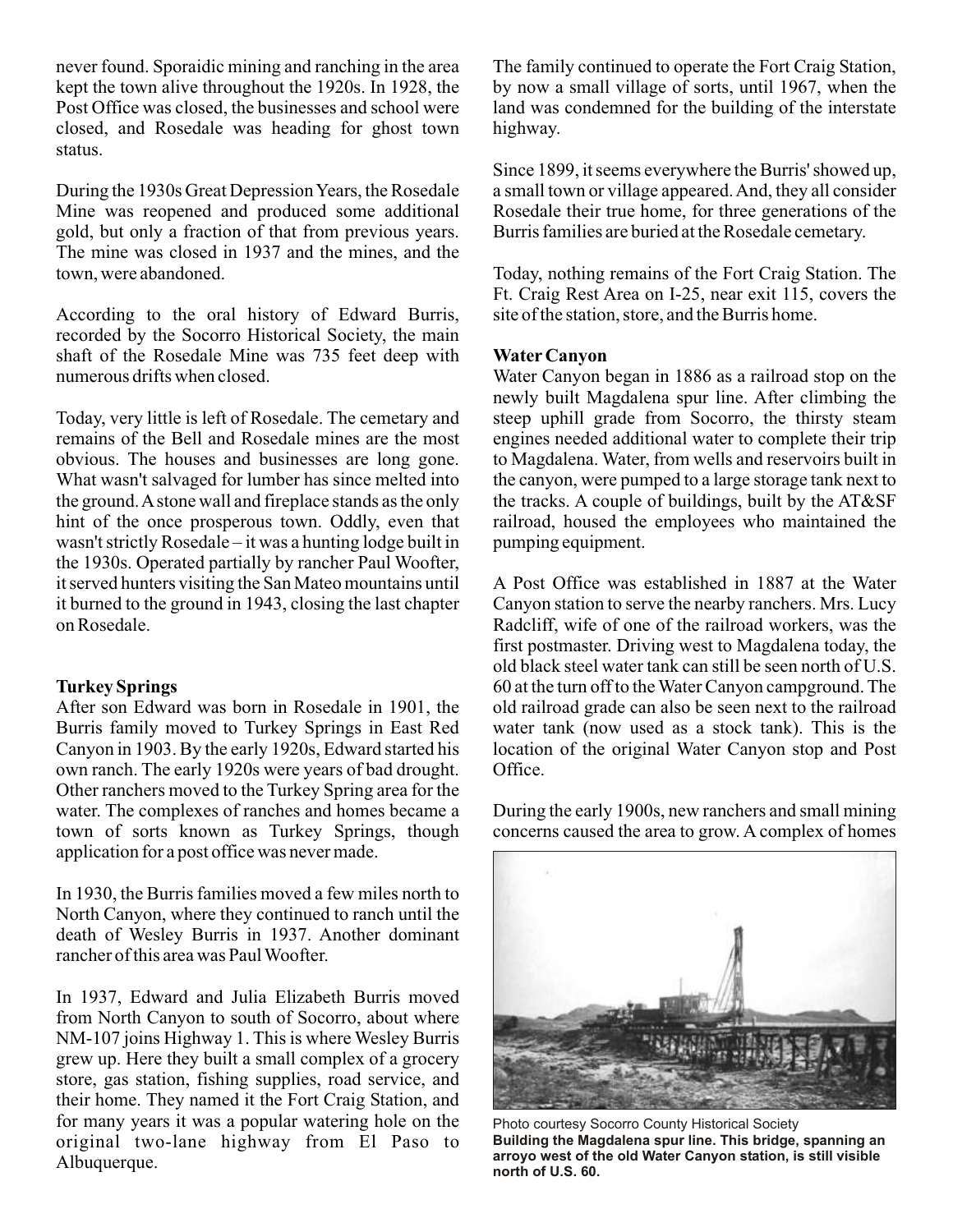

Photo by Paul Harden **The water tank and cattle loading pens still mark the location of the old AT&SF Water Canyon station.**

and businesses were forming a small town farther into the canyon. In 1915, the Post Office was moved to the home of Lilly Jennings, also serving as postmaster. Though located about four miles south of the railroad stop, the location in the canyon was more convenient to the majority of the area's people.

In 1916, Nathan Hall became postmaster, moving the Post Office into a small store he operated in the canyon. Between the small town of Water Canyon, and the nearby ranchers and miners, about 200 people lived in the canyon.

The mines never turned into big producers and began to close. By the late 1920s, more efficient locomotives made the water stop at Water Canyon unneccessary. AT&SF closed the station in 1929 and razed the buildings. Nathan Hall closed his store and Post Office by the end of that year.

Today, a few remnants of these earlier homes, ranches and corrales can be seen in the canyon on the drive to the Water Canyon Campground. However, Water Canyon is not a true ghost town. Tom and Hilda Kelly, and brother Jim and wife Anabel, still live in the canyon, along with Frank Jaramillo near the Water Canyon entrance. Of these five remaining residences, none yet consider themselves ghosts.

# **Ojo Caliente and Cherryville**

Ojo Caliente was established in 1877 as an Army Post for the newly formed Warm Springs Reservation. It is located west of Monticello. About 2000 Apaches lived in and around the Ojo Caliente post in the 1870s and 80s. These were the Ojo Caliente, or Warm Springs Apache, who considered themselves separate from the other Apache bands. The two most famous Warm Springs Apaches were without a doubt Geronimo and Chief Victorio. Yes, these two notorious Apache chiefs lived much of their lives in Socorro County.

The main purpose of the Ojo Caliente post was to administer the reservation and dispense food to the Apache. As a result of these services, numerous soldiers and civilians were employed as agents, wagonmasters, store clerks and the like. Many built small homes nearby for their families while employed at Ojo Caliente.

Andrew Kelley built a store in 1880, serving the post, the soldiers, area ranchers, and those Apache that had money or something to trade. Due to the growing size of the complex, store owner Kelley organized the civilian portions of the post into a small town, naming it Cherryville. The post office was opened in 1881, with mail arriving from Engle several times a week.

The Warm Springs Apache lived in relative peace at Ojo Caliente. Regardless, in 1882, the Army decided to relocate the band to Fort Sill, Oklahoma. The post was closed.

Cherryville, and the Kelley store, continued to operate for a few more years, serving the remaining families and ranchers in the area, and no doubt hoping the Warm Spring Apaches would return. They did not, and the post was never reoccupied.

Finally, in 1886, Kelley closed his store and post office. Ojo Caliente and Cherryville have been abandoned since, with only remnants of the former post and



Photo courtesy Ft. Sill Museum

**The Tcihene, or Warm Springs Apache, were relocated from Ojo Caliente to Ft. Sill, Oklahoma, where many of the descendents of the famous band still live.**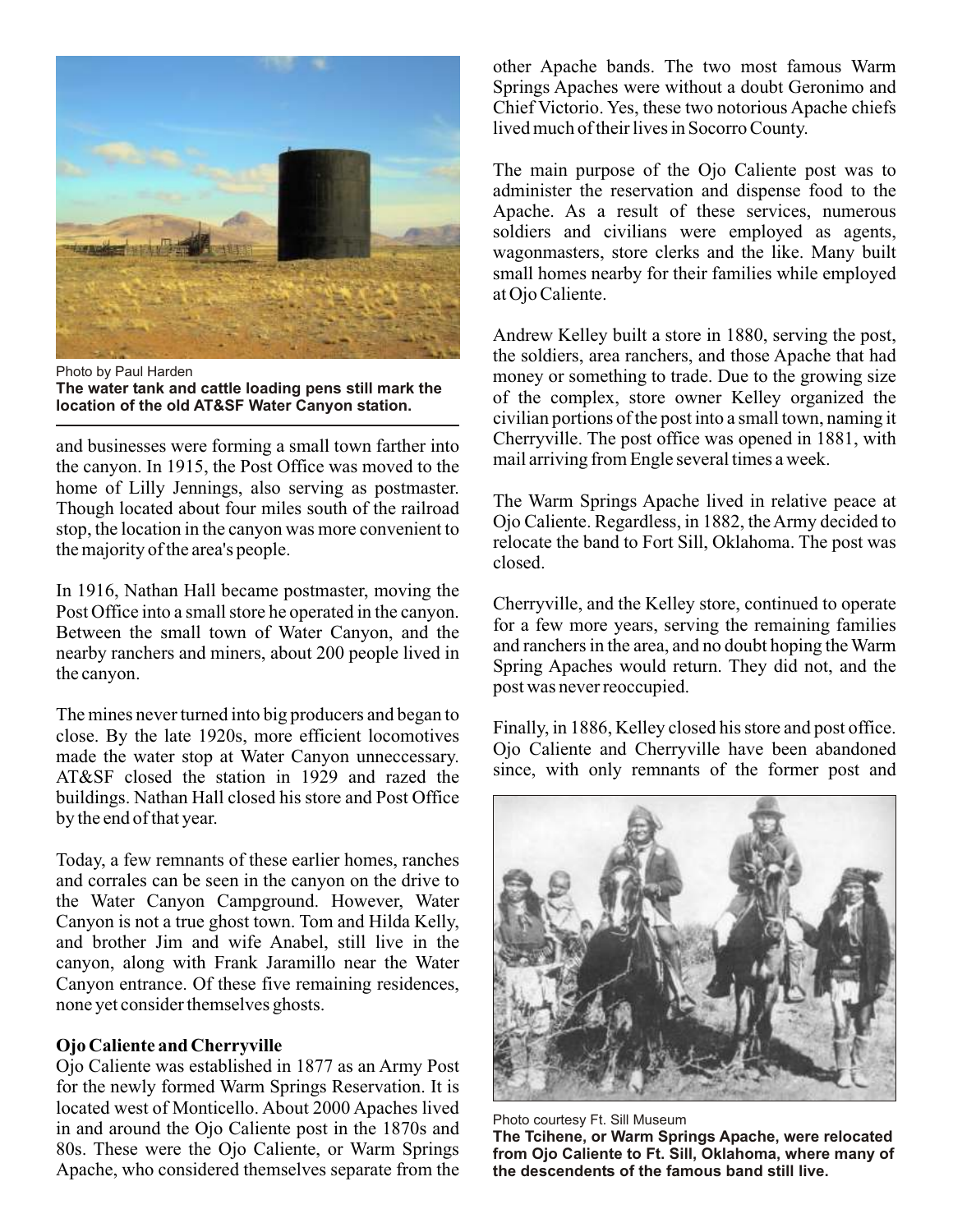

Photo courtesy Socorro County Historical Society **An 1890s photo of the Puertocito trading post. This was also the post office from 1903 through 1929. Puertocito was abandoned in the 1940s.**



Photo by Paul Harden **Puertocito as it appears today. The wider view shows the trading post (left) and the Anastacio Baca home.**

buildings remaining. This archeological site is now on private property.

North of Magdalena is the desolate Rio Salado region. Except for Alamo, this part of northern Socorro County seems to be virtually uninhabited. However, over the years, several villages and small towns

catered to the miners, ranchers and travelers that once occupied this region.

### **Puertocito**

A few miles east of Alamo along the Rio Salado is the village of Puertocito. It was a small Hispanic village and home to nomadic Navajo and Apache from the Alamo Navajo community. Though only a small village, noted mostly for it's trading post, it crops up in New Mexico history now and again.

The first settler in the area was sheep herder Jose Chavez around 1872. By the 1880s, a trail from Bernardo, through Riley, Puertocito and Alamo, became a main road to the White Mountains in Arizona. In the 1880s, Anastacio Baca decided the the Puertocito gap would be an excellent location for a trading post. He was right.

Located halfway between Alamo and Riley, it served these two communities and a host of local ranchers and travelers until the 1940s. "Mi casa es su casa" was the Baca family moto – providing you had a couple of bucks to spend at the remote trading post.

One of the more famous episodes of the Baca's hospitality was in May, 1898. Around noon, two cowboys arrived at the trading post and purchased some sardines and wine. Baca recalled how they appeared nervous, constantly looking down the trail as they consumed their lunch. When done, they rode off westward along the Rio Salado. A couple of thieves on the run, they no doubt thought. They had seen their type before.

A couple of hours later, in rode a small posse of lawmen, led by Sheriff Frank Vigil and Deputy Dan Bustamante from Valencia. They were looking for train robbers Broncho Bill Walters and Kid Johnson – matching the description exactly of their previous customers. Anastacio pointed the way of their departure.

The next morning, the lawmen found the train robbers west of the Alamo along Alamocito Creek. Refusing arrest, a shootout ensued. When the smoke cleared, Sheriffs Vigil and Bustamante laid dead on the ground. The injured bandits, seeking an easier flight, buried several heavy saddlebags stuffed with about \$50,000 in cash from the train robbery near the arroyo.

Oral history states the burial of this money was witnessed by either Anastacio Baca or local sheepherder Jaime Jaramillo – if not both. There is little evidence showing Anastacio ran his trading post much after 1903, for that is when he moved his family to Quemado. He spent the rest of his life in Quemado with a measure of wealth, seemingly legitimizing the story of finding Broncho Bill's buried loot.

A Post Office was established at Puertocito by Federico Giron in 1903, the new owner of the trading post. Post Office records over the following years allows the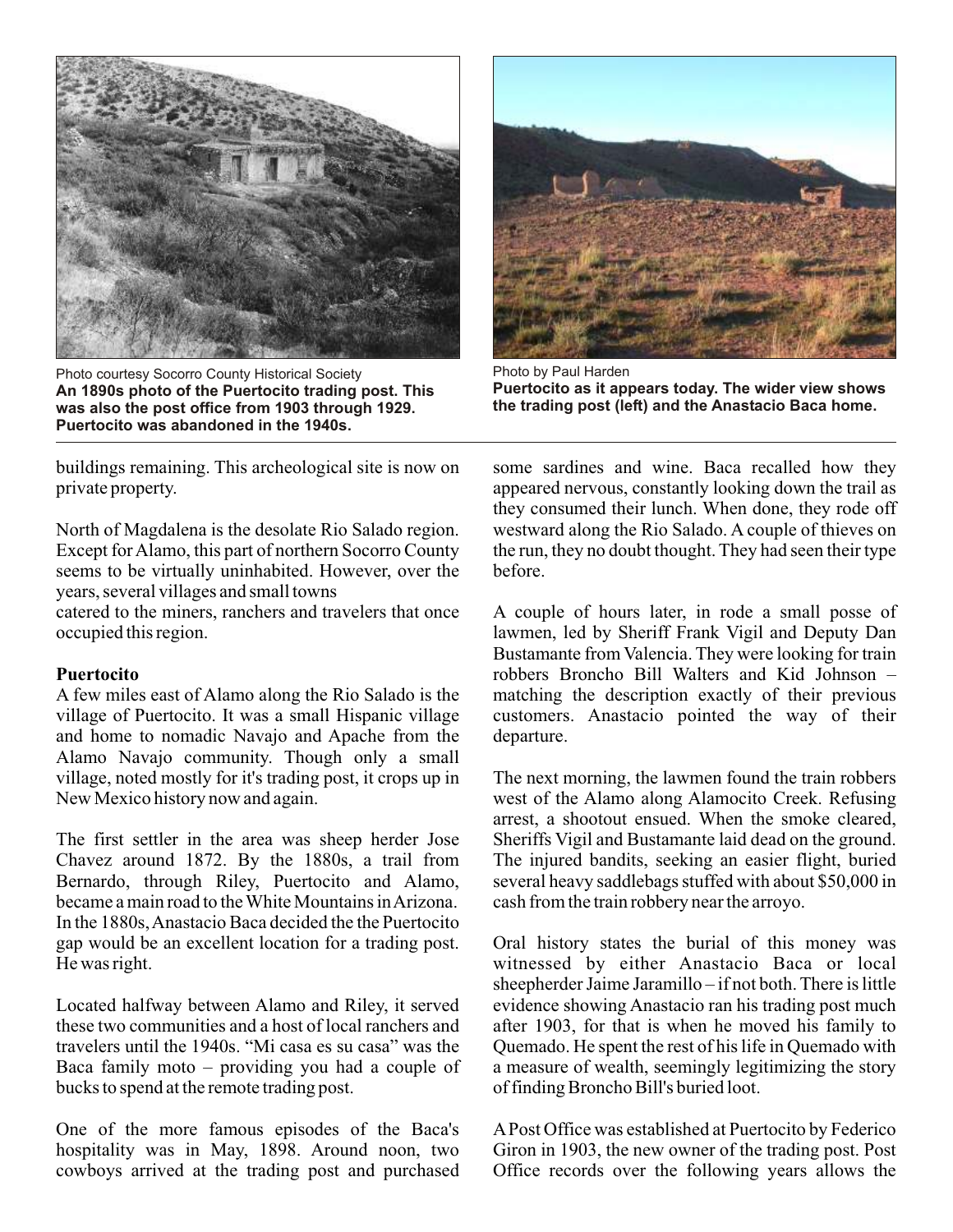

Photo by Paul Harden

**Deputy Sheriff Daniel Bustamante was killed by train robber Bronco Bill Walters in an 1898 shoot out west of Alamo and Puertocito. He is buried at the Santa Rita church in Riley, where his mother lived. The grave is maintained by descendent Hipolito Romero.**

succession of owners to be speculated. They include Ambrocio Garcia, Ismael Aragon, Proeopis Garcia, Bonifacio Lopez and Andres Armijo.

The longest owner and postmaster was Bonifacio Lopez, serving from 1907 until his 1927 retirement. Andred Armijo served until 1929, when the post office at Puertocito was closed and transferred to the nearby Field Ranch.

Today, not much is left of Puertocito. The ruins of the trading post and Anastacio Baca's house still stand. Nearby, a few mounds of melted adobe suggest where other houses and structures were once located.

The relocated post office at Field continued to operate until 1943. Field was a large area ranch operated by Nels and Ida Field, who homesteaded the ranch in 1887. The Field Ranch is now owned and operated by Jim Nance and family.

Today, all mail for persons living along the Rio Salado must get their mail in Magdalena.

# **Manuelo Rito**

Remember sheepherder Jaime Jaramillo? He supposedly witnessed Bronco Bill burying his stolen loot west of the Alamo in 1898. Regardless of whether he recovered lost treasures or not, Jaramillo was the founder of a small village. It remains standing as a forgotten ghost town in Socorro County.

The stories of the lost town of Manuelo Rito were

brought to my attention many years ago, in the late 1980s. It was a personal quest to find the town, which I did in 1990. It is located west of Alamo, south of the Rio Salado, in remote Jaramillo Canyon.

In the 1890s, Jaime Jaramillo settled at a spring with a small flock of sheep. The spring is less than a mile from where the deadly shootout between train robber Broncho Bill Walters and the law occurred near Table Mountain. In the mid-1890s, son Manuel was born. After several years, the flow of the spring became unreliable, forcing the Jaramillo's to move to a more substantial spring further down the canyon in 1907.

A search of records by Security Title Abstract Company located the original homestead certificate at the Socorro County Courthouse. One hundred sixty acres was patented to Jaime Jose M. Jaramillo on November 18, 1907 via Homestead Certificate No. 3988. Son Manuel was a teenager at this time and became instrumental in building the new ranch – which evolved into a small town over the years.

Jaime hired local Navajo to quarry and cut rock to construct the buildings. These buildings still stand today and are an example of master stone work.

The first house built was called the "white house" for the light color of rock used. The ranch headquarters is a darker tan cut stone building, also of substantial construction. A third ranch house for the hired hands, consisting of four individual houses built like a motel, a stone livery stable, and a trading post were also built, all of rock and stone. These stone buildings were built at considerable expense, leading to the belief Jaime had come into some money. The growing village was called "Manuelo Rito" in honor of son Manuel.



Photo by Paul Harden **A partial view of Manuelo Rito as it appeared in 1991. The solid staked fencing around the bunkhouses are to keep out rattlesnakes.**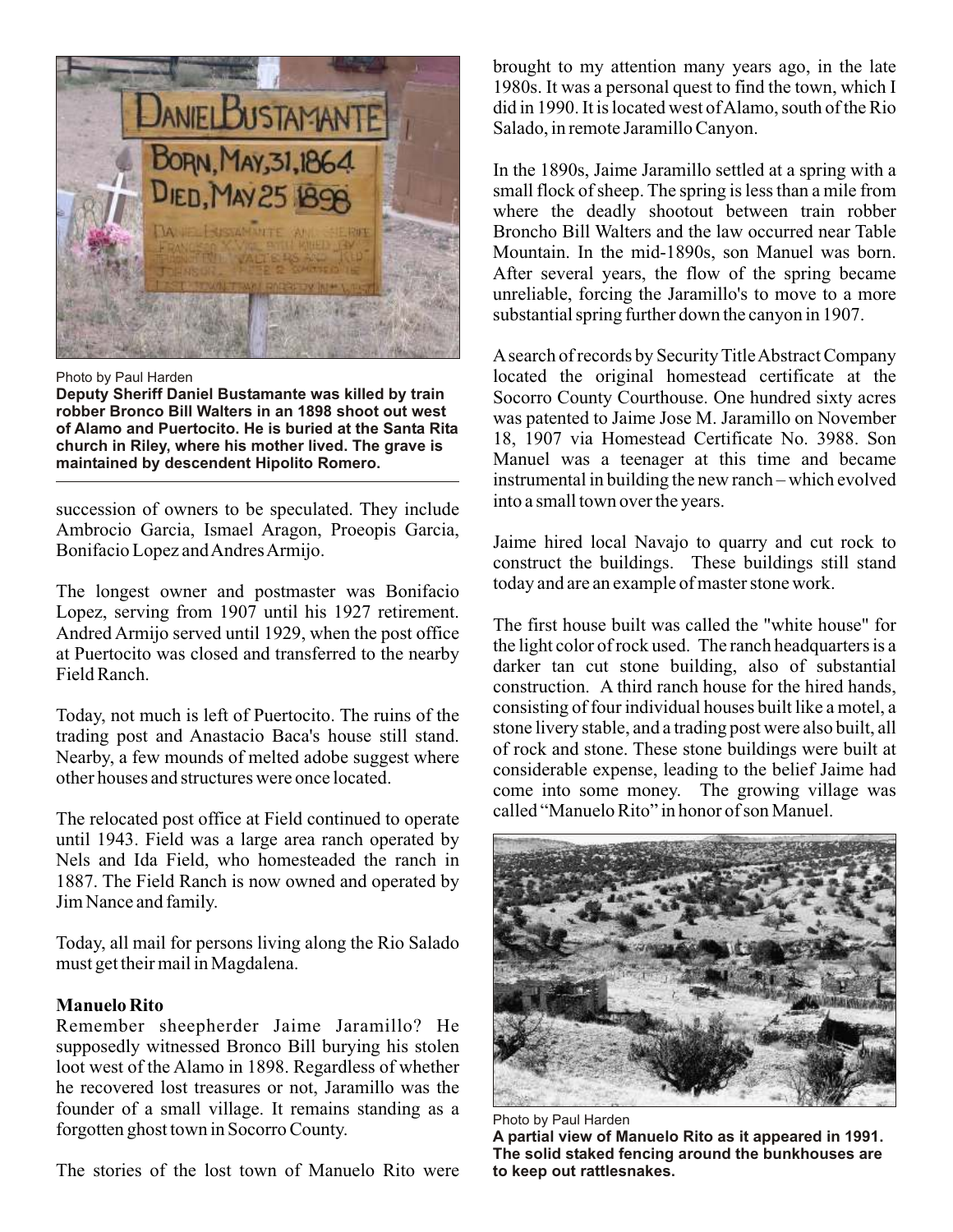Manuelo married in 1917 and his only son, Antonio, was born by year's end, and later two daughters. Manuelo and his family lived in the white house, while Jaime lived in the headquarters building.

Manuelo Jaramillo secured a contract with the government to store and dispense food to the nearby Alamo Navajo Indian Reservation. One night some Navajo broke into the livery stable and stole all the food and supplies. Manuelo placed black steel bars over the windows to prevent a reoccurance. Today, the trading post still has the steel bars - giving it the appearance of a jail house.

Manuelo's wife Maria operated a small general store and trading post for the local Indians, ranchers and travelers along the Rio Salado. In 1919, they applied for a Post Office. The application was denied, based on the fact that the two nearby towns, Puertocito and Burley, had Post Offices. Never obtaining a Post Office no doubt is why Manuelo Rito slipped into obscurity.

Newly married Fred Martin, Jr. moved to Manuelito Rito as a ranch hand around 1928, shortly after the death of Jaime Jaramillo. Fred and Manuelo converted several rooms of the old bunk house into a road house, renting the rooms by the night to the occassional auto traveler now venturing down the Rio Salado.

In spite of the 1930s depression and dust bowl years, Fred Martin, Jr., Manuelo, and son Antonio Jaramillo, kept the ranch, and the small town, going.

In the spring of 1934, area ranchers were branding calves in the corrals at Manuelo Rito. Antonio, and the son of another rancher, were sent to the white house to make dinner for everyone. A 30-30 rifle accidentallydischarged, killing Antonio instantly. Occurances following his tragic death led the family to believe the house was haunted and bringing the town bad luck. The white house was torn down to rid the town of the evil spirits. Only the foundation remains today.

Antonio's premature death left an aging Manuelo and his wife with no successor to run the enterprise.

In 1940, a massive land purchase by the Martins, who purchased 40 sections of land for \$7,000, included Manuelo Rito. Fred Martin, Jr. died in Socorro in 1994 at age 88, ending a ranching legacy. The Manuelo Rito townsite is now part of the Double H Ranch.



Photo by Paul Harden

**The barred windows of the Manuelo Rito trading post gives the appearance of a jail. Food for the Alamo Navajo community was stored and dispensed from here for several years following 1912 statehood.**

### **Council Rock**

A silver strike in the Gallinas Mountains in 1882 was big news for the region. Immediately, a town was established and numerous cabins built for the onrush of miners and investors. Streets were laid out as was a water system. It was one of New Mexico's first "planned communities."

The town was called Council Rock. It was located about 12 miles northwest from Magdalena.

Though the population was scarcely above zero, one of the promoters, M. C. Logan, managed to establish a Post Office on February 14, 1882. Council Rock proved to have far more hype than silver. The cabins sat empty and the Post Office was closed in 1883.

Afterwards, the area became home to the Medley's and Bodenhamer's, two of the old prominent ranching families of the region. The Medley Ranch home, and a nearby cemetary, mark the location of Council Rock. These are but a few of the old towns that are no more in Socorro County. Should you decide to visit any of these old ghost towns, always remember to "take only photos, and leave only footprints."

*Some of the references used in this article:*

*Socorro Chieftain archives, "True Tales of the American Southwest," by Howard Bryan, Socorro County Historical Society, interviews with Wesley Burris, Ed Harris, Fred Martin, Jr., Tom and Jim Kelly, Hipolito Romero, and field work by the author*.

—————